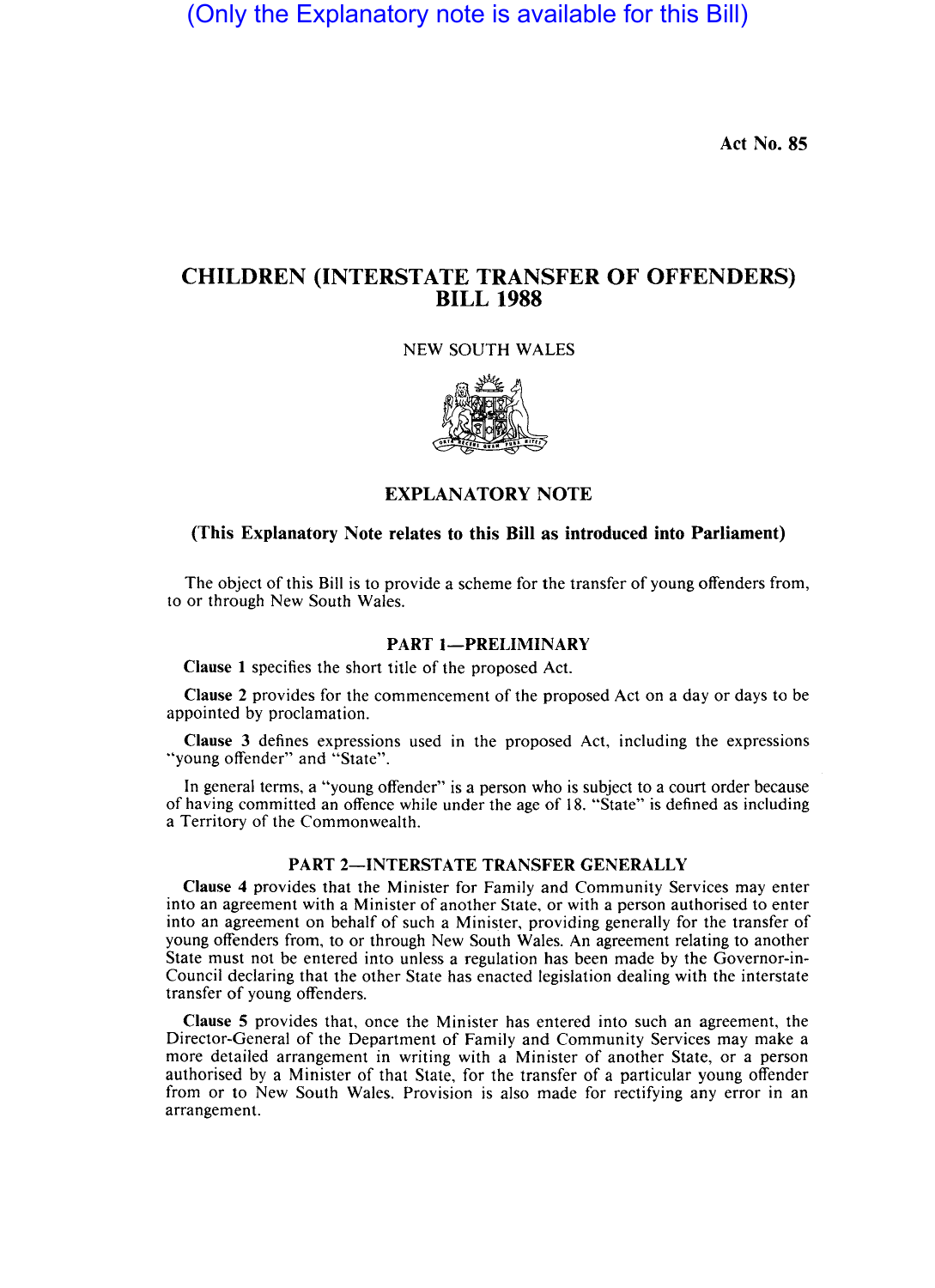## *Children (Interstate Transfer of Offenders)* 1988

Clause 6 sets out the prerequisites to the Director-General's making of an arrangement for the transfer of a young offender from New South Wales. In particular, the transfer must be appropriate in all the circumstances, and there must not be an appeal pending against an order of a court to which the young offender is subject. Generally, a transfer will be made only with the consent of the young offender. Provision exists, however, for the Director-General to determine that the particular circumstances of the case indicate the transfer should be made without the young offender's consent.

Clause 7 provides that an arrangement for the transfer of a young offender to New South Wales must not be made unless the Director-General is satisfied that there are adequate facilities in New South Wales to deal with the young offender.

Clause 8 sets out the matters for which provision must be made in each arrangement for the transfer of a young offender from or to New South Wales.

Clause 9 provides that, if the Director-General makes an arrangement for the transfer of a young offender from New South Wales, a transfer order must be prepared to provide for the custody of the offender and to authorise an escort for the purpose of the transfer.

Clause 10 gives to an escort of a young offender being transferred to New South Wales authority to deal with the young offender, while in New South Wales, for the purposes of the arrangement.

Clause 11 provides that, if a young offender (subject to detention before an arrangement is made and being transferred from New South Wales) escapes or attempts to escape from custody under the arrangement while the young offender is not within New South Wales or the receiving State, that young offender is guilty of an offence.

The same consequences follow as if the offender had committed an offence under section 33 (escaping) of the Children (Detention Centres) Act 1987.

## PART 3-TRANSFER OF SENTENCE OR ORDER

Clause 12 provides that once a young offender being transferred from New South Wales arrives in the other State, New South Wales sentences or orders cease to have effect in New South Wales except for limited purposes, such as for the purpose of enabling the exercise of any right of appeal to a New South Wales court.

Clause 13 provides that once a young offender being transferred to New South Wales arrives in this State, sentences, orders or directions imposed, made or given in relation to the young offender in the sending State are to be taken to have been imposed, made or given in New South Wales.

## PART 4-TRANSIT THROUGH NEW SOUTH WALES

Clause 14 enables the Director-General to authorise the superintendent of a detention centre to receive a young offender being transferred through New South Wales. The clause also authorises an escort of a young offender being transferred through New South Wales to take and keep custody of the young offender while in New South Wales.

Clause 15 provides that a young offender being transferred through New South Wales and who escapes can be apprehended in New South Wales without a warrant. The young offender can be taken before an authorised justice who may order the young offender to be detained in custody at a detention centre. The young offender must then be brought. as soon as practicable, before a Local Court or a Children's Court which may order—

that the young offender be delivered into the custody of an escort; or